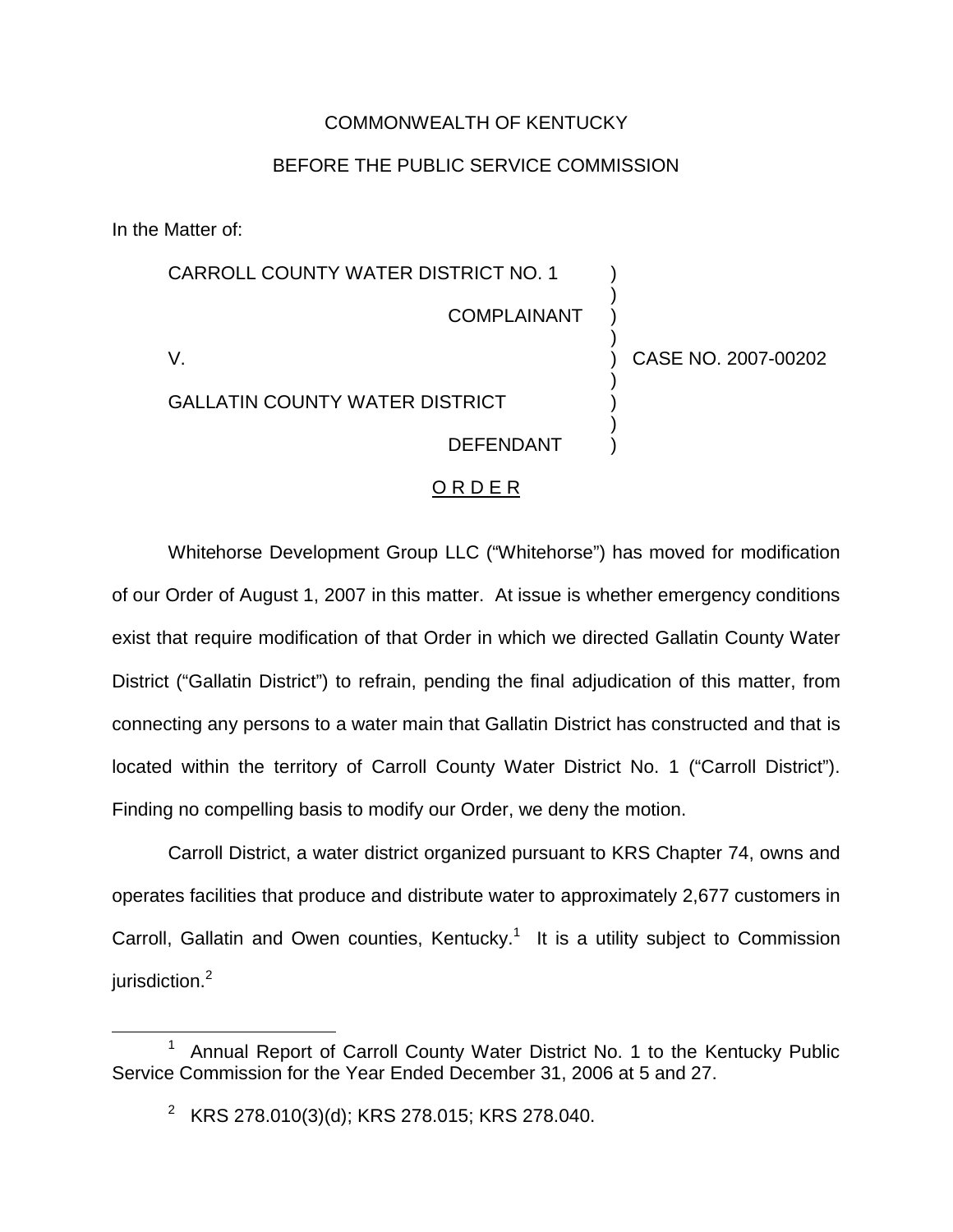Gallatin District, a water district organized pursuant to KRS Chapter 74, owns and operates facilities that produce and distribute water to approximately 1,794 customers in Boone, Gallatin and Grant counties, Kentucky.<sup>3</sup> It is a utility subject to Commission jurisdiction.<sup>4</sup>

Whitehorse is a limited liability company that is organized pursuant to KRS Chapter 275. It owns approximately 33 acres of land that are located in Gallatin County, Kentucky and within Carroll District's territorial boundaries. Whitehorse is currently marketing this property for commercial development. It has constructed a water main from this property to the Gallatin District water main that is the subject of this proceeding.

On May 21, 2007, Carroll District filed a formal complaint against Gallatin District in which it alleged that Gallatin District had constructed a water main inside Carroll District's territory and was attempting to provide water service to a commercial development located within Carroll District's territory and outside of Gallatin District's territory.<sup>5</sup> Carroll District alleged that Gallatin District's actions were contrary to KRS Chapter 74 and Chapter 278.

<sup>&</sup>lt;sup>3</sup> Annual Report of Gallatin County Water District to the Kentucky Public Service Commission for the Year Ended December 31, 2006 at 5 and 27.

<sup>&</sup>lt;sup>4</sup> See supra note 2.

 $5$  The fiscal court that creates a water district establishes the territory in which that water district may operate. See KRS 65.805 - .830. KRS Chapter 74 establishes a process by which that territory may be altered or amended. See KRS 74.110 - .115. A water district may generally provide service only within this defined territory. Olson v. Preston St. Water Dist. No. 1, 291 Ky. 155, 163 S.W.2d 307 (1942). But see KRS 74.414 (permitting a water district to contract with municipalities, other water districts and sewer construction districts to operate water or sanitary sewer systems outside its territory).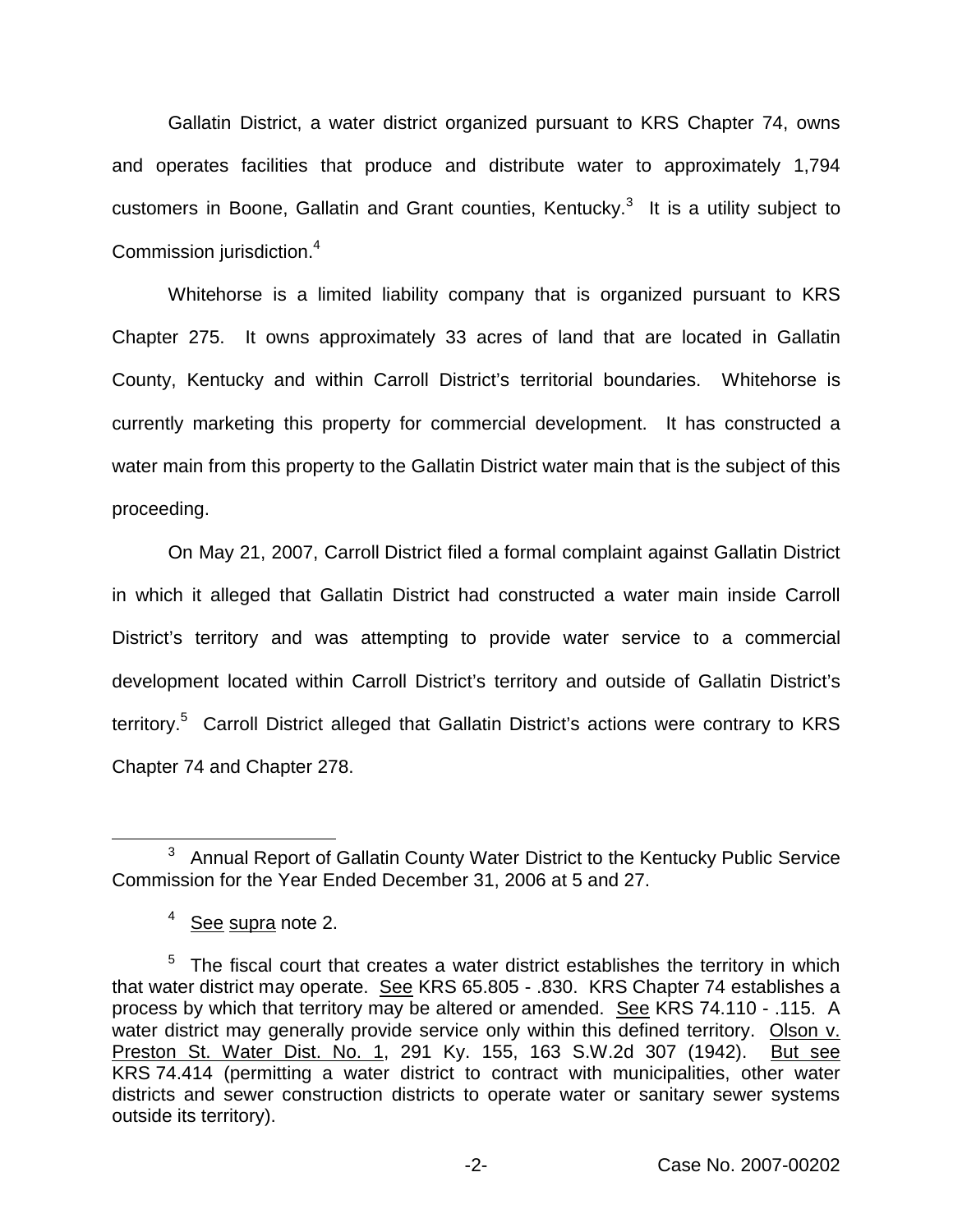When filing its formal complaint, Carroll District also moved that the Commission direct Gallatin District to cease construction of the water main in question until the Commission ruled upon Carroll District's complaint. After a hearing on the motion in which Gallatin District agreed to refrain from constructing any water facilities in Carroll District's territory and from permitting the connection of its existing water main to any other facilities, the Commission, inter alia, prohibited Gallatin District from permitting any third party to connect to the water main in question and from furnishing water service through the water main to any persons not receiving water service as of July 17, 2007. We further directed that a copy of this Order be served upon Whitehorse.

Following the issuance of our Order of August 1, 2007, Whitehorse intervened in this proceeding. It appeared at the hearing that the Commission held in this proceeding on November 1, 2007 and presented testimony.

On November 13, 2007, Whitehorse moved to modify the Order of August 1, 2007 to permit Gallatin District to provide water service to its property through the water main that Whitehorse has constructed.<sup>6</sup> In support of its motion, Whitehorse asserts that circumstances have changed since August 1. It states that it recently sold a portion of its property – approximately 20 acres of land – to Love's Travel Stop and Country Store ("Love's Country Store"). Love's Country Store, Whitehorse asserts, will suffer "immediate, severe, and ongoing" damage if it is unable to immediately obtain water service.<sup>7</sup>

 $6$  Carroll District has responded in opposition to the motion. Gallatin District has not responded.

<sup>&</sup>lt;sup>7</sup> Whitehorse's Emergency Motion for Modification at 5.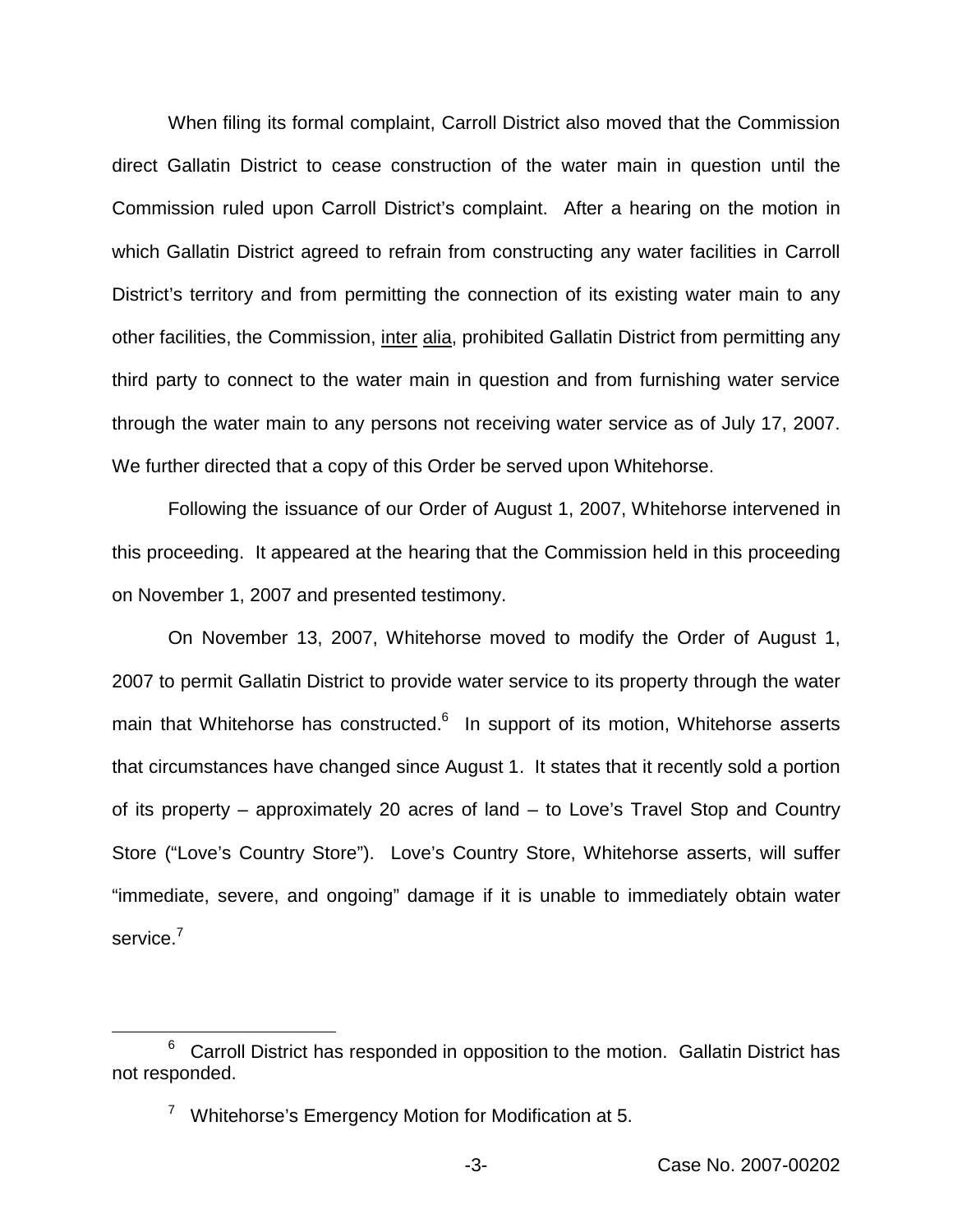Whitehorse further contends that it will suffer a significant loss if not allowed to receive water immediately. It asserts that it has contracted to sell certain parcels of its property, is obligated to ensure the availability of water service to those parcels, and cannot fulfill that obligation without modification of the Order of August 1. Modification of the Order, Whitehorse asserts, is necessary to prevent unintended and harmful damage to innocent end users and is consistent with the Commission's statutory obligation to ensure reliable service.<sup>8</sup>

Having considered the motion, the Commission finds that Whitehorse has failed to demonstrate a compelling need to amend the Order of August 1. We find little evidence in the record to support the proposition that a connection to Gallatin District facilities is immediately needed. There is no reliable evidence as to Love's Country Store's need for water. No representative of Love's Country Store has offered testimony in this proceeding. The record reflects no motion for intervention or a request to amend the Order from Love's Country Store. Whitehorse provides no meaningful information in its motion about the current needs of Love's Country Store. At the hearing in this matter, Whitehorse's principal witness conceded a lack of specific knowledge.<sup>9</sup> Finally, the record is void of any evidence that Love's Country Store requested and was denied water service from Carroll District.

Whitehorse has also failed to present any evidence to demonstrate that it has requested and been denied water service from Carroll District. In addition, it has not

 $8$  Id.

 $9$  Questioned as to the need, Mr. Chaney stated: "I can't speak for them or what they're actually—I'm not building the building . . . ." Transcript of 11/1/2007 Hearing at 295.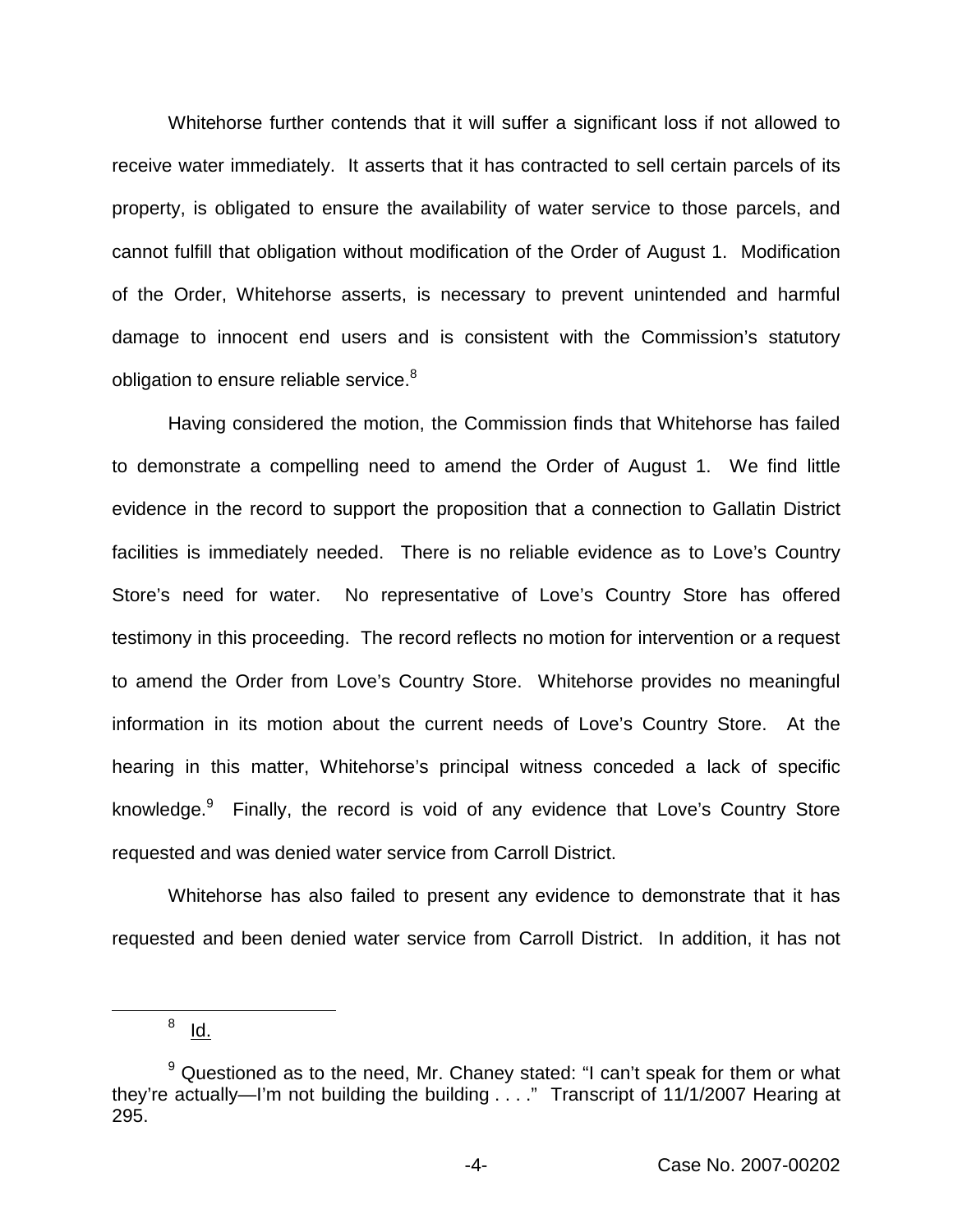produced or identified any existing contracts for the sale of real estate to support its position that a pending sale is dependent upon the immediate or future water service.

Our review of the record, furthermore, indicates that Whitehorse had adequate notice of the water districts' ongoing dispute prior to its sale of real estate to Love's Country Store. Whitehouse has owned the property since  $2000$ .<sup>10</sup> It had discussions with both water districts regarding water service beginning in 2006 and was aware of the Commission proceedings in July 2007.<sup>11</sup> It was served with the Order of August 1,  $2007.<sup>12</sup>$  Despite receiving this Order and being placed on notice as to the restrictions that we had imposed on Gallatin District, Whitehorse proceeded to construct a water main to connect to Gallatin District's water main<sup>13</sup> and to transfer a portion of its real estate to Love's Country Store with an alleged guarantee of water service.<sup>14</sup>

As at least one of Whitehorse's principals was experienced in commercial real estate development,<sup>15</sup> Whitehorse should have recognized the potential problems that the water districts' dispute posed and any obligations to inform potential real estate purchasers. Its actions after having clearly received notice of the water districts' dispute indicates a deliberate and knowing course of conduct that cannot serve as a basis for modification of the Order of August 1, 2007.

- $12$  Order of August 1, 2007 at 2.
- <sup>13</sup> Transcript of 11/1/2007 Hearing at 297.

<sup>14</sup> The transfer of real estate from Whitehorse to Love's Country Store occurred in late October 2007. Transcript of 11/1/2007 Hearing at 293.

 $15$  Transcript of 11/1/2007 Hearing at 286-287.

 $10$  Transcript of 11/1/2007 Hearing at 292.

 $11$  Id. at 277-280, 283-284.